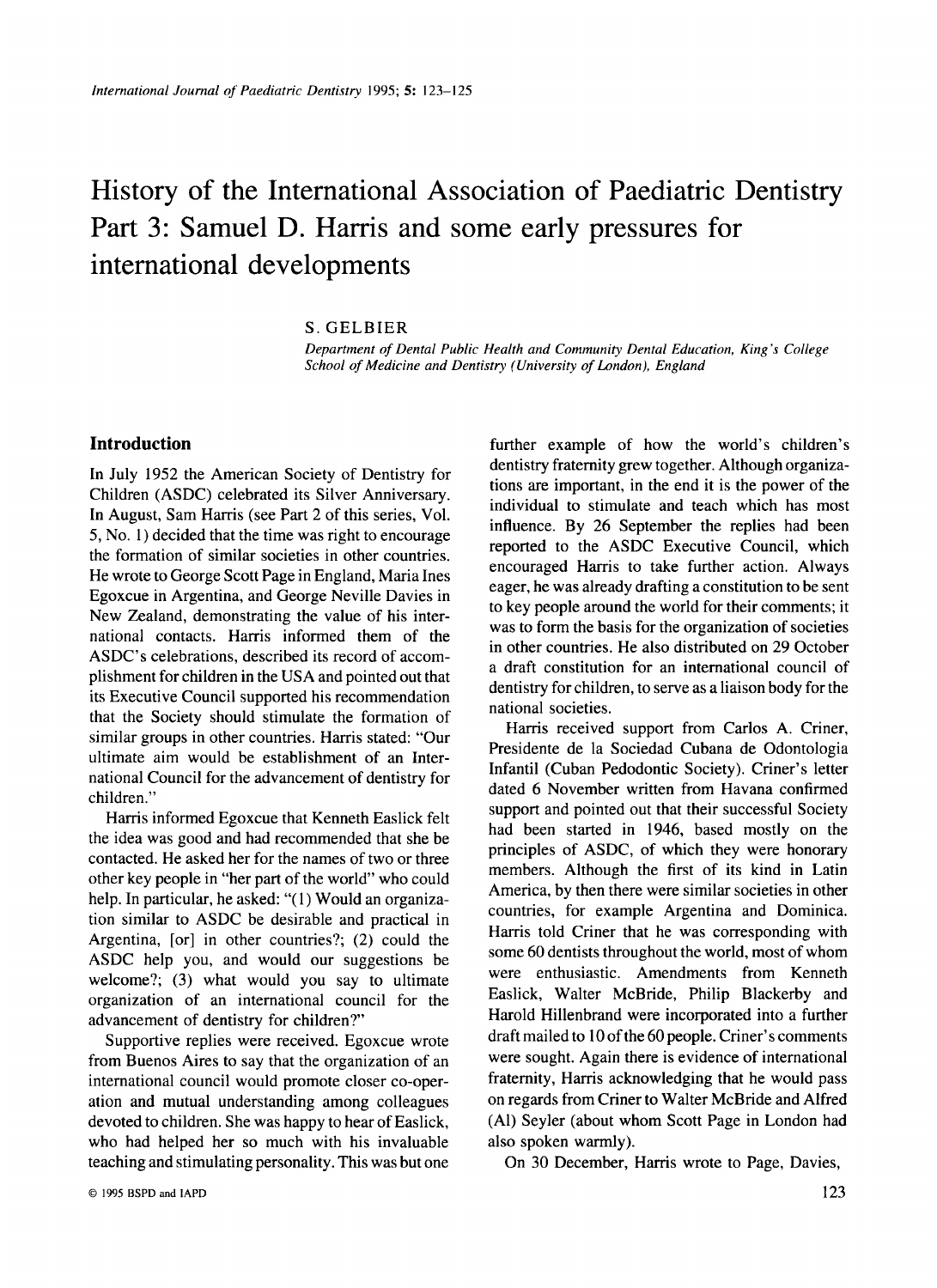Egoxcue, Criner, Alicia Lazo de la Vega (Mexico) and Thomas L. Icaza (Nicaragua). He set a deadline of 15 January 1953 for receiving comments on the proposed constitution and by-laws so that a final draft could be sent out in February. Harris said he was still collecting lists of dentists in countries not yet contacted. The general consensus was that both national societies and an international council should be created. There would be a call for a Pan-American and a Continental (i.e. European) Council of Dentistry for Children by the summer of 1954. It was hoped to organize an International Council of Dentistry for Children by the summer of 1955. In his letter to Page, Harris pointed out he had also written to Peter James in London.

By 1953, Harris advised inquirers that formation of any societies of dentistry for children should be separate from, but work closely with, their respective national dental societies. He mentioned that valuable assistance was being received from the American Dental Association and the International Dental Federation (FDI).

On 13 January, Criner wrote accepting the national constitution and by-laws subject to some minor modifications to adapt them "to local official regulations concerning societies". He indicated that the proposed constitution for an international council had also been agreed by his Council. He wrote that the next Cuban congress would be held on 28-30 March 1953 and he invited Harris, Easlick and Seyler to attend as guests of honour.

By 16 March, Harris was in correspondence with over 80 dentists in 42 countries, many of whose names had been received from Hillenbrand, Easlick, Stanley Tylman and Gerald Leatherman (of the FDI). A questionnaire sought information on the degree of organizational development within the various countries. He asked: "( 1) Do you at present have a national society of dentistry for children? If so, when and where was it organized?; (2) if not, would the formation of such a society be helpful to your country?; (3) would you like to gather a nucleus of dentists interested in dentistry for children to consider organization?; (4) would you prefer suggestions for the formation simply of a study club at this time?; (5) when and where will the next meeting of your national dental society take place?; (6) will you please list other comments to help guide us in appraising the situation relative to dentistry for children in your country?' Harris learned that in some countries study clubs had already been formed. Upon receiving the draft constitution and by-laws, a Chilean Society of Dentistry for Children had been promptly formed.

On 6 March, Harris told Page that letters from Canada, Cuba and Mexico supported Page's opinion "that if the [British] Society could grow out of the study group we have started it will have firmer roots than one started as an offspring of the FDI or British Dental Association". Harris had told Leatherman how societies were being developed by individuals, as had the ASDC. On 30 January 1953 he suggested that most help from the FDI could be given by encouraging the formation of societies in other countries. Harris pointed out that the idea of a National Council of Dentistry for Children went back to the formation of the ASDC, when the value of such an organization was already evident. The idea had recurred periodically and came to the fore during preparations for the Silver Anniversary of the ASDC. Harris welcomed Leatherman's suggestion that an international commission be set up by the FDI to co-operate with Harris' project. He felt that such a commission would focus special attention on the value of dental services for children and could implement the presentation of papers and clinical material at FDI meetings (possibly concurrent with meetings of the International Council of Dentistry for Children). Harris confirmed that although he had only dealt with individuals he would be happy to contact the national associations named by Leatherman and Hillenbrand.

Some recipients of the first letter cautiously enquired about the ASDC. Therefore Harris wrote to Dr J. Firorini in Valletta, Malta, on 7 October to explain its activities and make-up. He hoped that this background would encourage Firorini and his colleagues to form a study club or society and, as usual, he offered his support.

On 30 January 1954, Harris confirmed to Criner his arrangements to spend 22 and 23 February with the Cuban Society. He offered to address them on "30 minutes in a pedodontic practice", to review the current situation on organizing dentistry on the world scene, or "just relax and do nothing but enjoy the pleasure of visiting with you". So, by 1954, Harris was strongly aligning himself with a number of South American countries. The foundations were being laid for a Pan-American Council (see part 4 of this history).

## **Some extracts from Harris' suggested constitution and by-laws for a national society**

*0*  **1995 BSPD and IAPD,** *International Journal of Paediatric Dentistw 5:* **123-125** The preamble written by Harris stated that the name